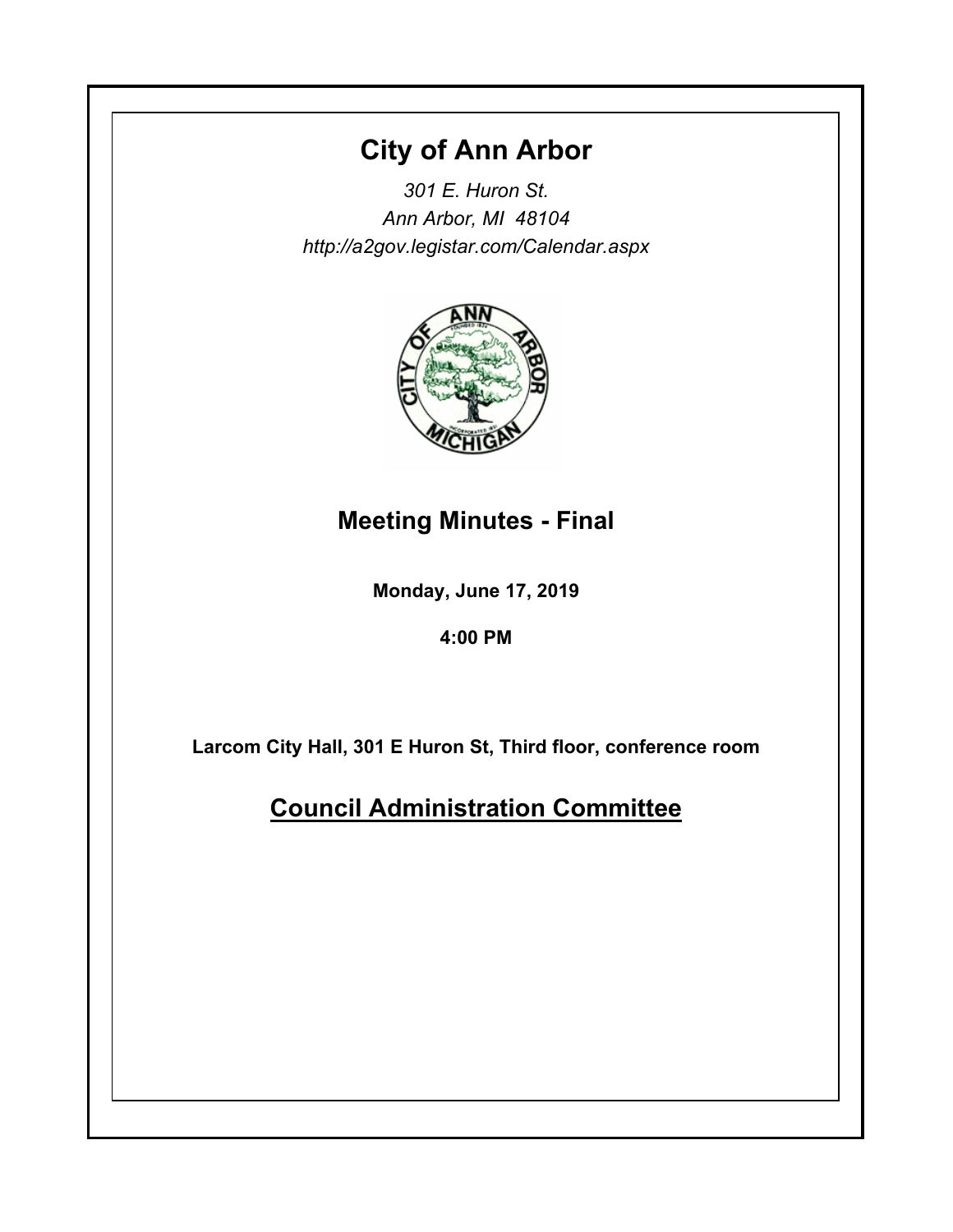### **CALL TO ORDER**

*The meeting of the Council Administration Committee meeting was called to order at 4:01 p.m.*

## **APPROVAL OF AGENDA**

#### **Motion approve - Vote: Unanimous**

Jack Eaton, Julie Grand, Kathy Griswold, Jane Lumm and Christopher Taylor **Present:** 5 -

#### **APPROVAL OF MINUTES**

#### **Motion to approve - Vote: Unanimous**

- Jack Eaton, Julie Grand, Kathy Griswold, Jane Lumm and Christopher Taylor **Present:** 5 -
- **[19-1210](http://a2gov.legistar.com/gateway.aspx?M=L&ID=22858)** Council Administration Committee Minutes May 14, 2019 and May 20, 2019
	- *Attachments:* Draft May 14 Meeting Minutes.pdf, Draft May 20 Meeting Minutes.pdf

# **NEW BUSINESS**

*No action*

### **Procedure for Reimbursement of Council Allowances Approved in FY20 Budget**

*Approved: Send to City Council*

## **UNFINISHED BUSINESS**

*No action*

#### **Continued Discussion Regarding Date for Possible November Work Session**

*Discussed*

# **Continued Discussion of City Administrator's Planned Cultural Assessment of the Human Resources Department**

*To be discussed at a later date.*